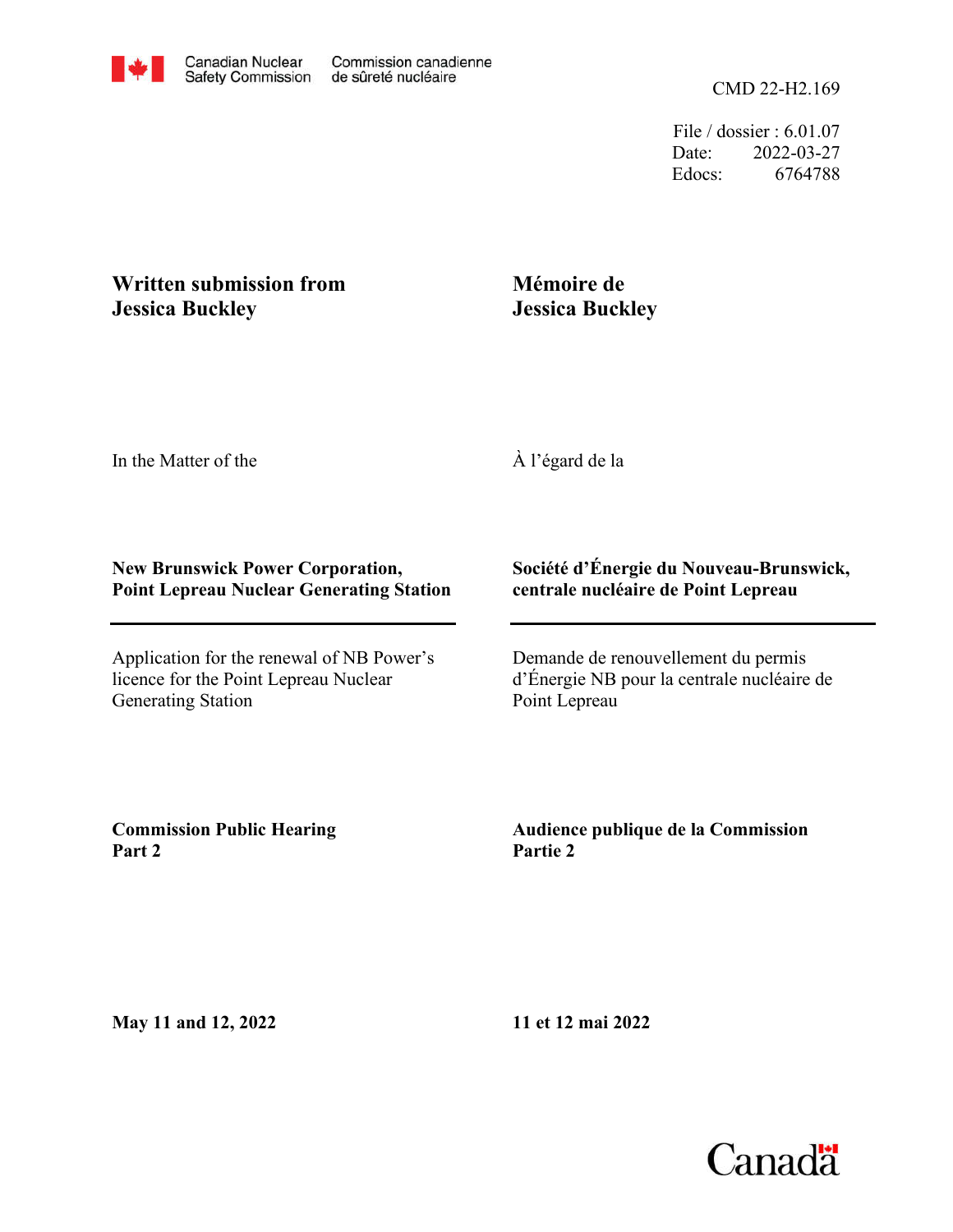Senior Tribunal Officer, Secretariat Canadian Nuclear Safety Commission 280 Slater Street, P.O. Box 1046, Station B Ottawa, Ontario K1P 5S9 Sent by email interventions@cnsc-ccsn.gc.ca

Jessica Buckley St. Andrews, NB

2022-03-19

RE: Intervention (written submission) by Jessica Buckley for the NB Power License Renewal Application (Hearing Ref. 2022 - H - 02)

To whom it may concern:

I, Jessica Buckley, would like to express my opposition as a resident of Charlotte County to New Brunswick Power Corporation's request to relicense Point Lepreau. It is offensive to my sensibilities to increase NB Powers' freedom to operate Point Lepreau Nuclear Generating Station with less accountability and transparency.

Every day PLNGS is in operation, we contribute to our very own environmental catastrophe, we lessen our safety, we sacrifice our health (as acknowledged by even NBP - …local residents receive radiation exposures from tritium. This is from ingested tritium, inhaled tritium, and tritium absorbed through skin…). These intakes increase the probability of getting cancer and other radiogenic diseases.

Every day PLNGS is in operation adds to our mess that is literally impossible to clean. NBP and the CNSC are tasked with safely operating a critically dangerous number of substances and processes. I acknowledge these processes and substances are placed under many levels of scrutiny. But the license application, if approved, ensures we scrutinize less. NO.

Shorter-term (1 - 5 year) licences should be relied upon as they provide more frequent opportunities to publicly assess if a licence is in accordance with purposes, and in compliance with regulatory requirements, CNSC RegDocs and international guidance. Also, it is no secret that public hearings before the CNSC provides greater procedural rights and protections than other CNSC forums, such as the annual Regulatory Oversight as, while licence renewal hearings are subject to provisions of the NSCA and the CNSC's Rules of Procedure, RORs are not.

The CNSC and NBP have expertise and understanding of what is held within the walls of PLNGS, the mechanisms and processes needed to extract energy and the waste produced. However, when the public seeks documentation such as the hazard assessment, or the cost estimate of decommissioning we receive only heavily redacted documentation, and with